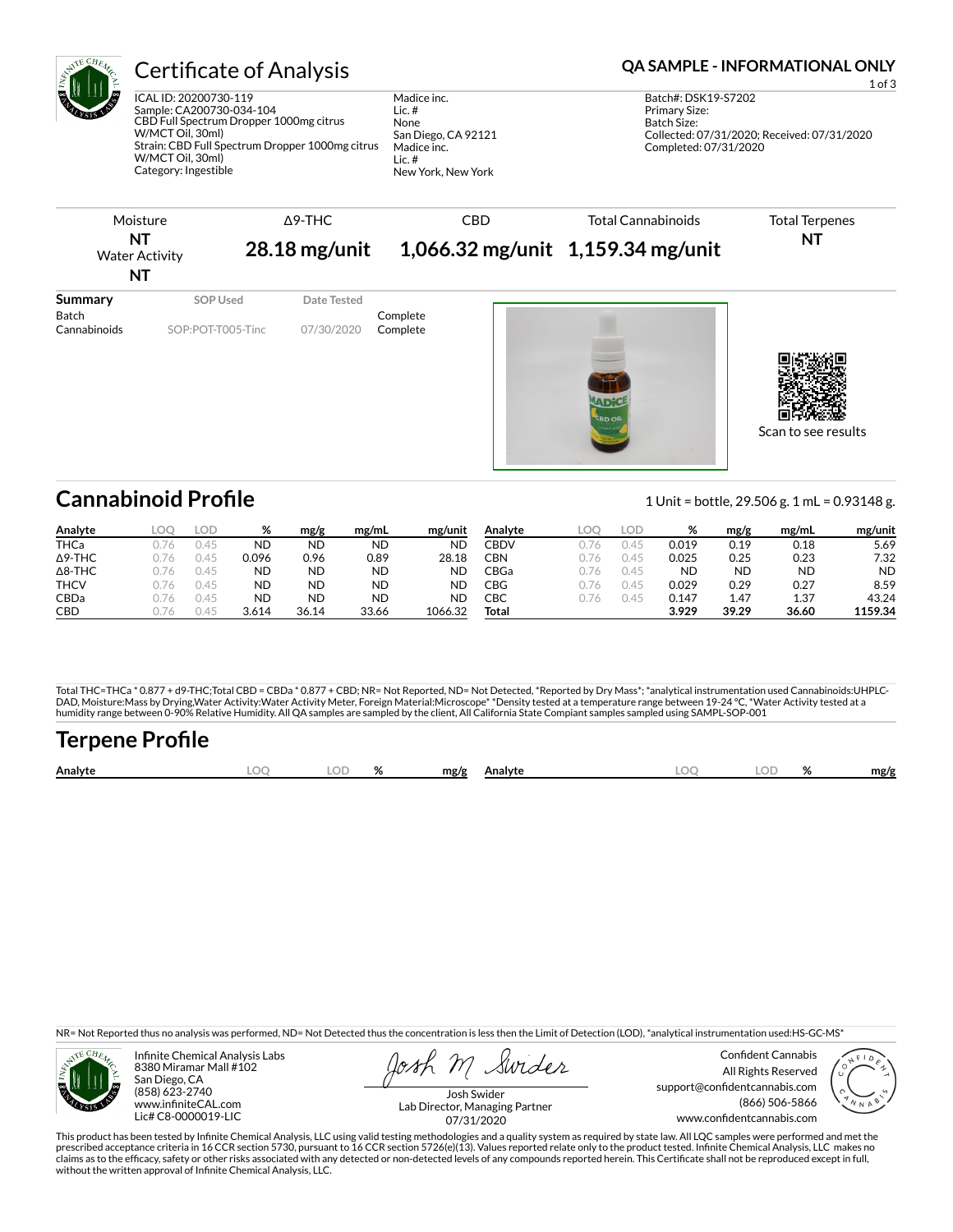

## Certificate of Analysis **Certificate of Analysis QA SAMPLE - INFORMATIONAL ONLY**

ICAL ID: 20200730-119 Sample: CA200730-034-104 CBD Full Spectrum Dropper 1000mg citrus W/MCT Oil, 30ml) Strain: CBD Full Spectrum Dropper 1000mg citrus W/MCT Oil, 30ml) Category: Ingestible

Madice inc. Lic. # None San Diego, CA 92121 Madice inc. Lic. # New York, New York

2 of 3 Batch#: DSK19-S7202 Primary Size: Batch Size: Collected: 07/31/2020; Received: 07/31/2020 Completed: 07/31/2020

## **Residual Solvent Analysis**

| Category 1 | $\sim$ $\sim$<br><u>.</u> | J. | Limit | <b>Status</b> | Category | LOO | LOD | .imit | <b>Status</b> | Category 2 | O) | LOD. | .imi | Status |
|------------|---------------------------|----|-------|---------------|----------|-----|-----|-------|---------------|------------|----|------|------|--------|
|            |                           |    |       |               |          |     |     |       |               |            |    |      |      |        |

NR= Not Reported thus no analysis was performed, ND= Not Detected thus the concentration is less then the Limit of Detection (LOD) ,\*analytical instrumentation used=HS-GC-MS\*

### **Heavy Metal Screening**

| $\sim$<br>$-$<br>$-\sim$<br>$\sim$ | $\cap$<br>LUD | ∠imit∶ | Status |
|------------------------------------|---------------|--------|--------|
|                                    |               |        |        |

NR= Not Reported thus no analysis was performed, ND= Not Detected thus the concentration is less then the Limit of Detection (LOD) , \*analytical instrumentation used:ICP-MS\*

### **Microbiological Screening**

| esult | ., |
|-------|----|
|       |    |

ND=Not Detected; \*analytical instrumentation used:qPCR\*



Infinite Chemical Analysis Labs 8380 Miramar Mall #102 San Diego, CA (858) 623-2740 www.infiniteCAL.com Lic# C8-0000019-LIC

Josh M Swider

Confident Cannabis All Rights Reserved support@confidentcannabis.com (866) 506-5866 www.confidentcannabis.com



Josh Swider Lab Director, Managing Partner 07/31/2020

This product has been tested by Infinite Chemical Analysis, LLC using valid testing methodologies and a quality system as required by state law. All LQC samples were performed and met the prescribed acceptance criteria in 16 CCR section 5730, pursuant to 16 CCR section 5726(e)(13). Values reported relate only to the product tested. Infinite Chemical Analysis, LLC makes no<br>claims as to the efficacy, safety o without the written approval of Infinite Chemical Analysis, LLC.